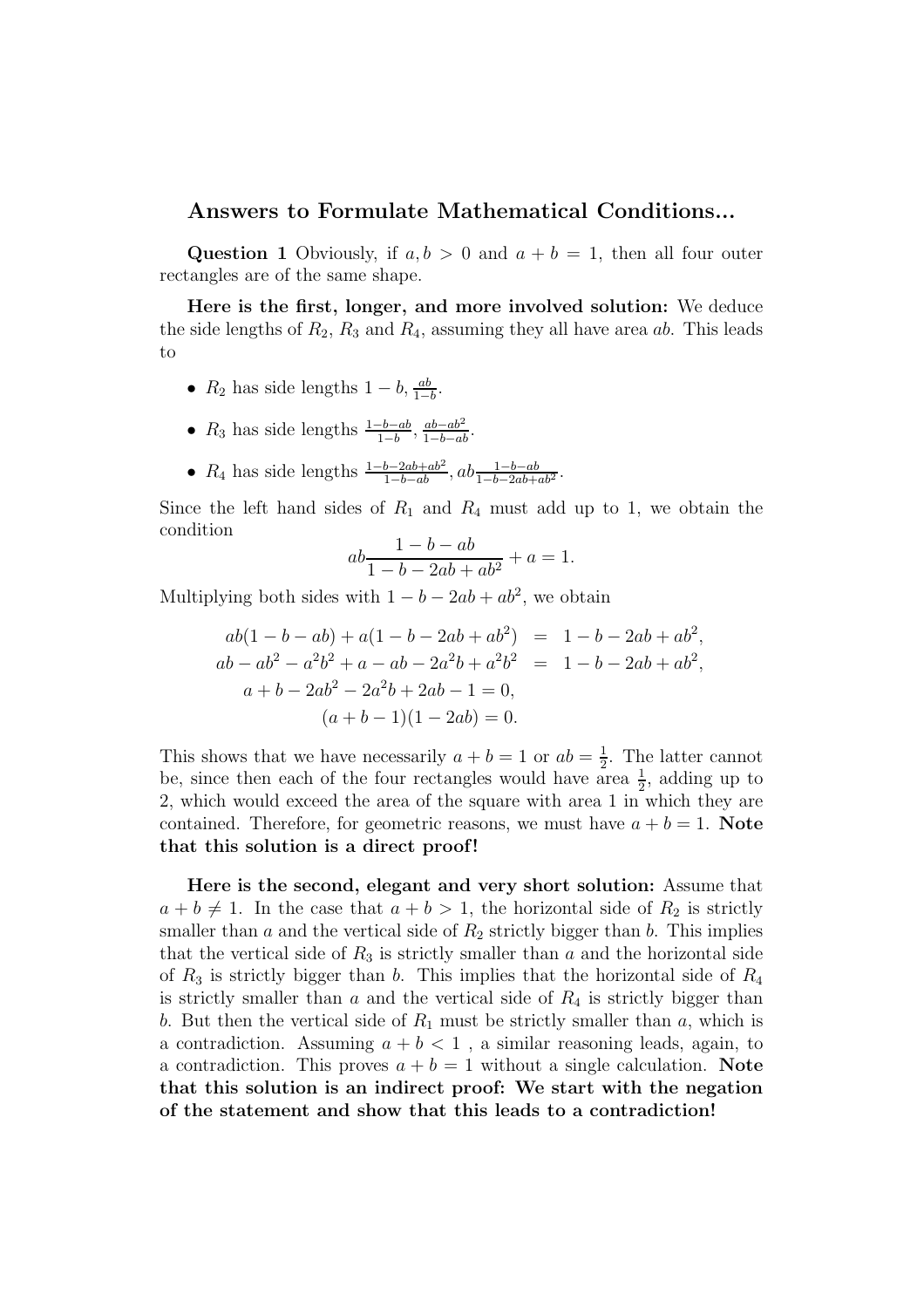Question 2 We start with the following three entries  $a, b, c \in \mathbb{R}$  of a magic square  $M$  and calculate the other entries using the sum conditions:

$$
M = \begin{pmatrix} a & b & * \\ c & * & * \\ * & * & * \end{pmatrix}.
$$

Using the sum condition for the first row and to the first column, we obtain

$$
M = \begin{pmatrix} a & b & -a - b \\ c & * & * \\ -a - c & * & * \end{pmatrix}.
$$

Using now the sum condition for one of the two diagonals leads to

$$
M = \begin{pmatrix} a & b & -a - b \\ c & 2a + b + c & * \\ -a - c & * & * \end{pmatrix}.
$$

Using now the sum condition for the second row and second column leads to

$$
M = \begin{pmatrix} a & b & -a - b \\ c & 2a + b + c & -2a - b - 2c \\ -a - c & -2a - 2b - c & * \end{pmatrix}.
$$

The sum condition for the third column or the third row leads to the same final entry, namely  $3a + 2b + 2c$ :

$$
M = \begin{pmatrix} a & b & -a - b \\ c & 2a + b + c & -2a - b - 2c \\ -a - c & -2a - 2b - c & 3a + 2b + 2c \end{pmatrix}.
$$

Now, all sum conditions are satisfied, except for the sum along the main diagonal. This leads to the condition

$$
6a + 3b + 3c = 0,
$$

or, equivalently  $2a+b+c=0$ . Therefore, the central entry of M must vanish:

$$
M = \begin{pmatrix} a & b & -a - b \\ c & 0 & -2a - b - 2c \\ -a - c & -2a - 2b - c & 3a + 2b + 2c \end{pmatrix}.
$$

Now, using again the sum condition for the second row and second column leads to the following simplification

$$
M = \begin{pmatrix} a & b & -a - b \\ c & 0 & -c \\ -a - c & -b & 3a + 2b + 2c \end{pmatrix}.
$$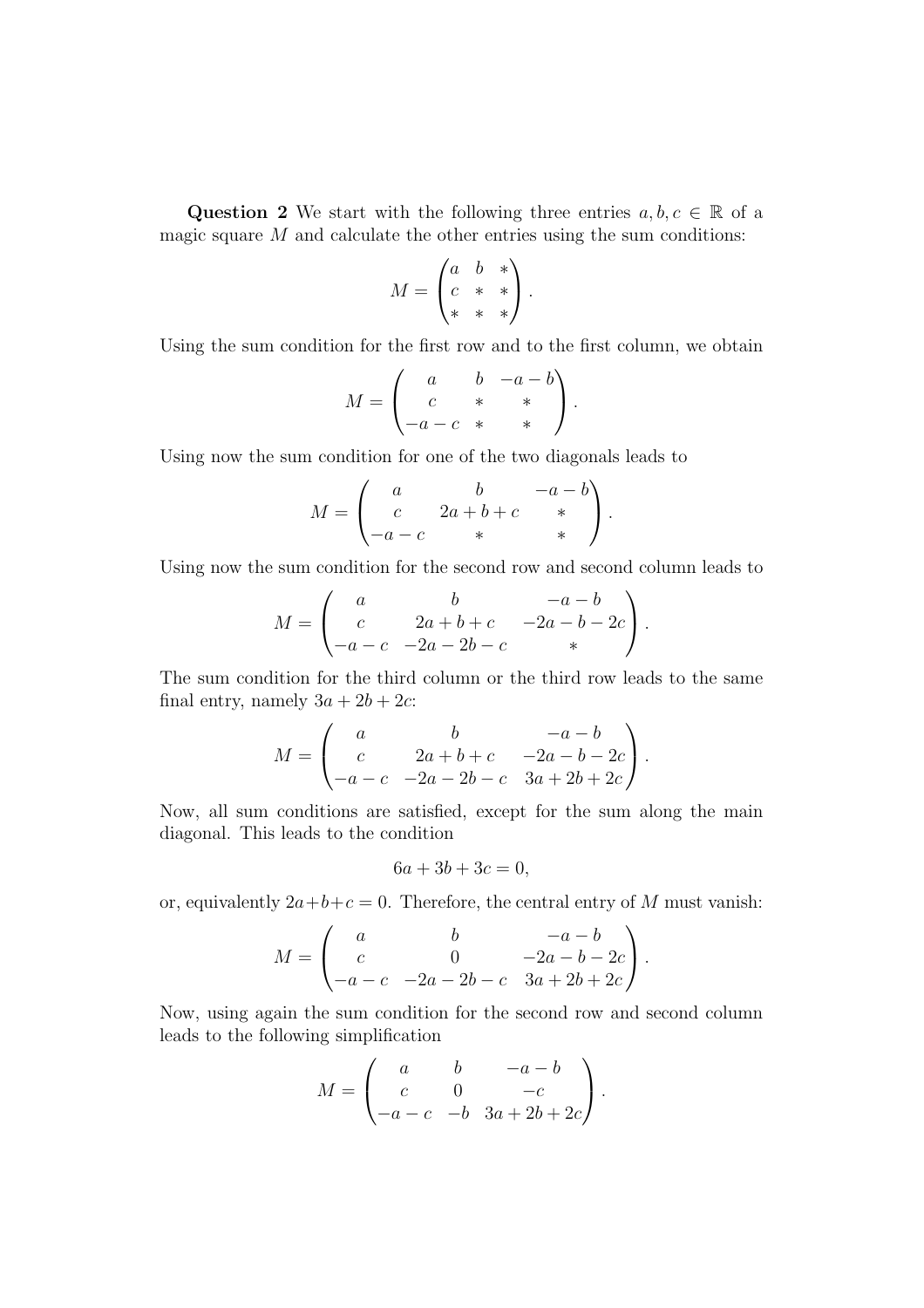Finally, using the sum condition for the main diagonal yields

$$
M = \begin{pmatrix} a & b & -a - b \\ c & 0 & -c \\ -a - c & -b & -a \end{pmatrix}.
$$

We conclude that every magic square is of this form, under the additional condition  $2a + b + c = 0$ . This allows us to answer both questions:

- (a) The entries of the first row determine uniquely the whole magic square, since they pin down the variables  $a$  and  $b$ , and therefore also the variable  $c = -2a - b$ , and therefore also the whole magic square.
- (b) The entries of the second row determine only the value of  $c$  and there are infinitely many solutions  $a, b \in \mathbb{R}$  for  $c = -2a - b$ . One solution is  $(a, b) = (0, -c)$ , leading to the magic square

$$
M = \begin{pmatrix} 0 & -c & c \\ c & 0 & -c \\ -c & c & 0 \end{pmatrix},
$$

and another solution is  $(a, b) = (-c, c)$ , leading to the magic square

$$
M = \begin{pmatrix} -c & c & 0 \\ c & 0 & -c \\ 0 & -c & c \end{pmatrix}.
$$